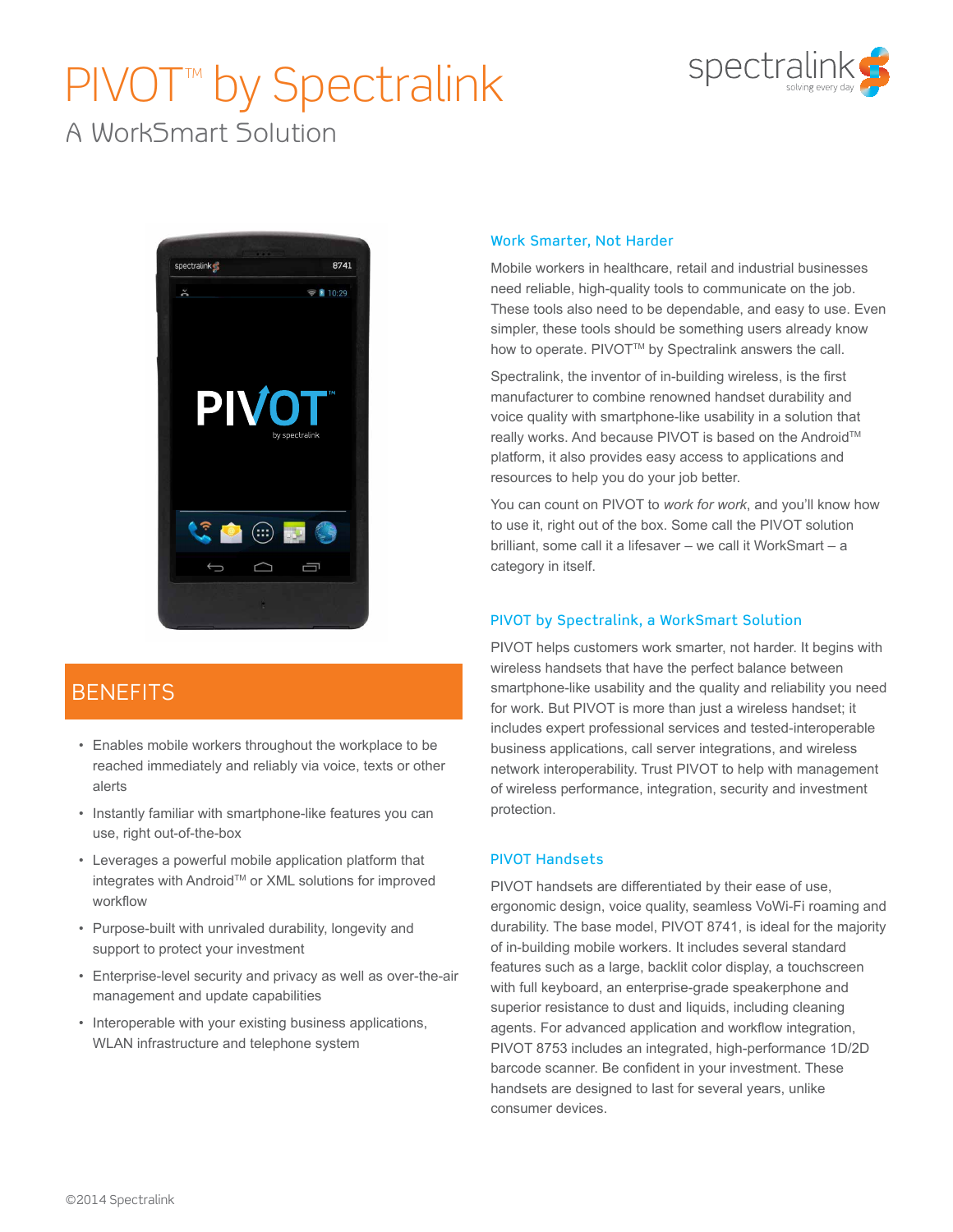#### PIVOT Works Well With Others

Along with the rest of Spectralink 8000 portfolio, PIVOT WLAN interoperability is validated by the Spectralink Voice Interoperability for Enterprise Wireless (VIEW) program. We work very closely with major access point manufacturers so you can be assured that your handsets and wireless networks provide service you can rely on.

We also ensure interoperability with your telephone system through our Call Server Integration (CSI) program. After all, voice communication is still one of the highest priority applications for PIVOT.

Finally, to ensure smooth integration with other enterprise systems, interoperability is verified and documented via our Application Integration and Management Solvers (AIMS) program. With two enhanced, standards-based application

interfaces, an industrial-grade motion detector, as well as the high-performance barcode scanner, PIVOT creates the ultimate ecosystem for enterprise productivity.

#### PIVOT Peace of Mind

Spectralink offers a comprehensive set of services to design, deploy and maintain your PIVOT solution. Our professionals have unrivaled VoWi-Fi experience and devoted customer focus – we want your experience to be superior from day one.

Introducing PIVOT – a communication solution for in-building mobile workers that combines intuitive smartphone-like features and usability with the quality, durability, and reliability needed for work.

## **FEATURES**

- 802.11a/b/g/n (Wi-Fi) compatible
- PBX integration
	- SIP Direct
	- Gateway for non-SIP PBX systems
- Standards-based
	- AndroidTM and XML Application Programing Interfaces
	- Quality of service (QoS)
	- Enterprise-grade security options
	- Corporate directory access
- Messaging support via partner integration
- Remote, over-the-air configuration management of administrative settings and system upgrades
- Patent-pending ergonomic grip
- Resistant to dust, shock and liquid damage
- HD voice and integrated full duplex speakerphone
- Personal directory, redial and speed-dial lists
- Multilingual user interface (French, Spanish, German, Italian)
- Exchange server integration for calendar, contacts and e-mail
- Touch screen display with automatic screen orientation
- Easily removable battery-pack with shiftwork supported battery life
- USB, quad and multi charging options
- Push-to-talk (PTT) mode with 25 channels including one priority override channel\*
- Personal safety features, including dedicated panic button and "man down" capability\*
- Optional 1D/2D integrated barcode scanner (8753 only)

*\*Released Post General Availability*